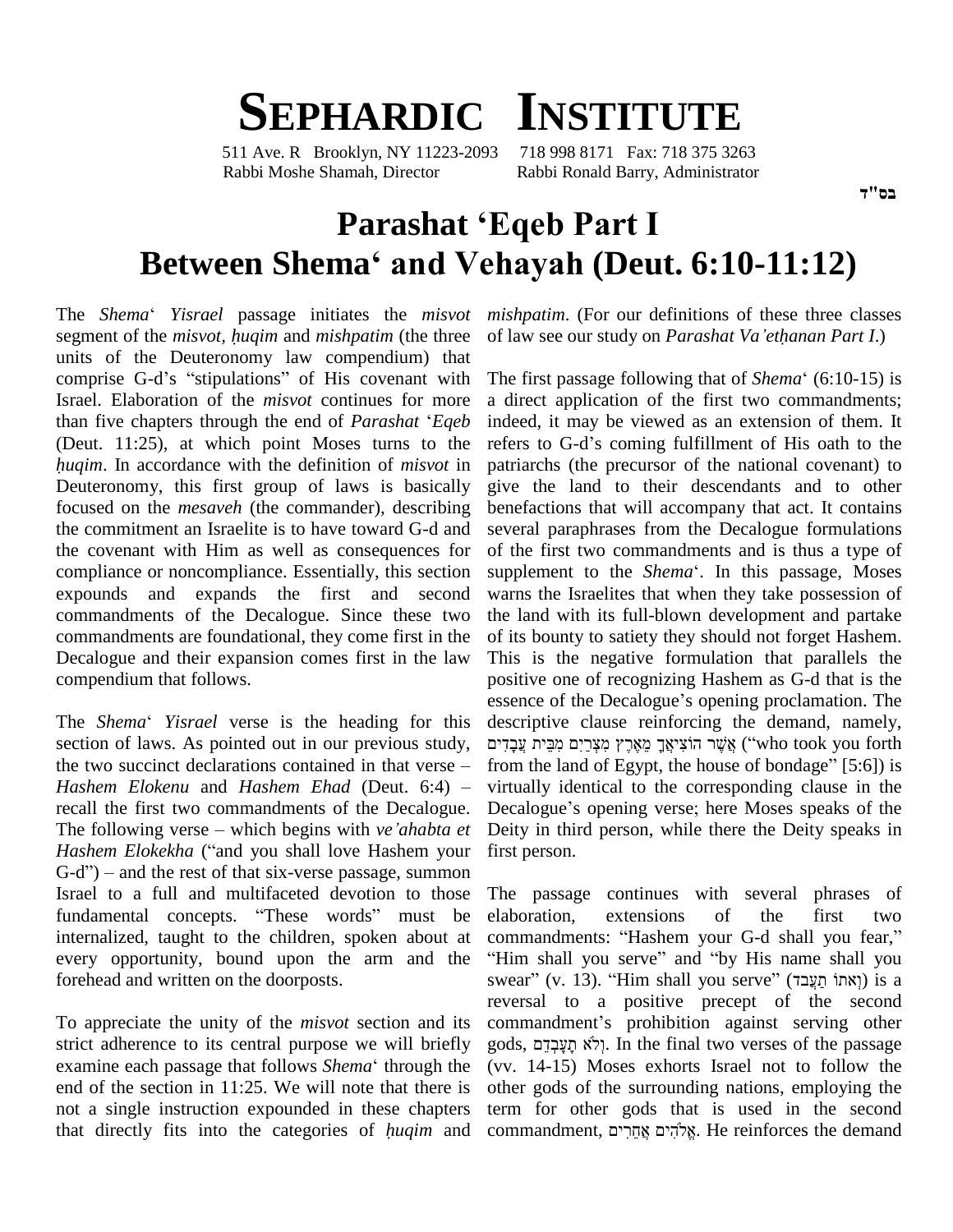with פֵּי קֵל קַנָּא ה' אֱלֹקֶיךָ) (for Hashem your G-d is a ''you jealous G-d"), words identical to those within the eyes" (b. B. Mesi'a 16b; also see the case of  $x$ בר מצרא second commandment in slightly different form.

The next passage (6:16-19) begins with Moses warning the Israelites not to test Hashem as they did at Massah. corr<br>In the Massah and Meribah narrative, testing G-d was com<br>defined as questioning "is Hashem in our midst or In the Massah and Meribah narrative, testing G-d was defined as questioning "is Hashem in our midst or not?" (Exod. 17:7). This implies that if Hashem did not respond to the Israelites' request in a time and manner they deemed appropriate they would assume that He is absent from their midst; consequently, they would feel justified to neglect Him. This is an unacceptable will naproposition. It is not as extreme a transgression as that maniford addressed in the previous passage's command not to fulfilling proposition. It is not as extreme a transgression as that forget or abandon Hashem, but it is a point on the line that may lead to it, hence it also is a violation of the the recovenant. Rather, the next verse continues, the them<br>Israelites should be committed to fulfill Hashem's forefa covenant. Rather, the next verse continues, the precepts in a manner that stems from a frame of mind the nat<br>of always being on guard and cautious not to them<br>transgress, indicated with שֲמוֹר תִּשְׁמְרוּ; a doubling of compli of always being on guard and cautious not to transgress, indicated with שְׁמוֹר הִשְׁמְרוּן a doubling of the verb "keep," implying extra diligence.

Further in the passage, Moses shifts from plural to singular and states: "You should do what is right and good in Hashem's eyes." Fulfillment of this responsibility requires constant consciousness of the values G-d prescribes and a determined will to 'What are these testimonial laws, statutes and counteract any temptation to neglect those values, in ordinances...?" (v. 20). Earlier in the chapter, in counteract any temptation to neglect those values, in all one does. Each individual is called upon to judge regard to the Decalogue laws, he had said, "And you what is proper to do in all cases by sincerely invoking human conscience. Law, by its nature, sometimes develops in a manner that may exempt an individual from performing an action that in a particular circumstance may be called for but could not be legislated. As the sages commented on the requirement to do "what is right and good in Hashem's eyes," it sometimes calls on the individual to go beyond the basic law.

The sages illustrated such obligations superimposed upon the law with certain paradigmatic applications. For example, a case in which a debtor lost his land to his creditor due to nonpayment of his loan by the due date should not necessarily be deemed closed. Although all the details of the land appropriation had been executed in a legal manner under the aegis of the corollary of the Decalogue's second commandment, court, if the debtor subsequently acquired the means, he was permitted to redeem his original land because

you should do what is right and good in Hashem's "you should do what is right and good in Hashem's<br>eyes" (*b. B. Mesi'a* 16b; also see the case of פֵר מֵצְרָא [the adjacent neighbor], *<sup>b</sup>*. *<sup>B</sup>*. *Mesi*ë*<sup>a</sup>* 108a).

This passage's precepts are all extensions and correlates of the basic covenant principle and the first commandment.

In the following passage (6:20-25) Moses touches on what was a widely attested feature of covenants, that of providing for the continuity of the relationship by informing the children of it. He assumes that children will naturally inquire regarding the meaning of the manifold ritual practices they observe their parents fulfilling and instructs the parents regarding their response to them. Parents must teach their children of the redemption from slavery and the Exodus, inform them that G-d fulfilled the oath He made to the forefathers, elaborate on His commanding the laws for the nation's benefit, speak of the necessity of fulfilling them and explain that there will be reward for compliance. The specified details constitute a concise distillation of the substantive elements of a covenant: historical backdrop, benefactions performed, oath and its fulfillment, stipulations and reward.

Here, Moses framed the requirement to teach children in the format of, "When your son asks you tomorrow, What are these testimonial laws, statutes and in the format of, "When your son asks you tomorrow,<br>
"What are these testimonial laws, statutes and<br>
ordinances...?" (v. 20). Earlier in the chapter, in 'What are these testimonial laws, statutes and ordinances...?'" (v. 20). Earlier in the chapter, in regard to the Decalogue laws, he had said, "And you shall teach them to your son"  $(v, 7)$ . Our formulation has been seen as alluding to the pedagogical practice of teaching through encouraging children to ask questions. It parallels the Exodus 13 format in regard to teaching the children about the Exodus (Exod. 13:6 and 13). (In its way, the Passover Haggadah expands on this matter.)

The ensuing passage (7:1-11) deals with another aspect of covenantal application. When in their land, the Israelites must safeguard their relationship with G-d from idolatrous influences that may result from contact with the seven nations of the land. Thus, the law requires complete elimination of those nations (as nations) and prohibits establishing treaties with them, favoring them or intermarrying with them. In a nations) and prohibits establishing treaties with them,<br>favoring them or intermarrying with them. In a<br>corollary of the Decalogue's second commandment, the Israelites are told that they must destroy the Canaanite altars and all artifacts of religious service.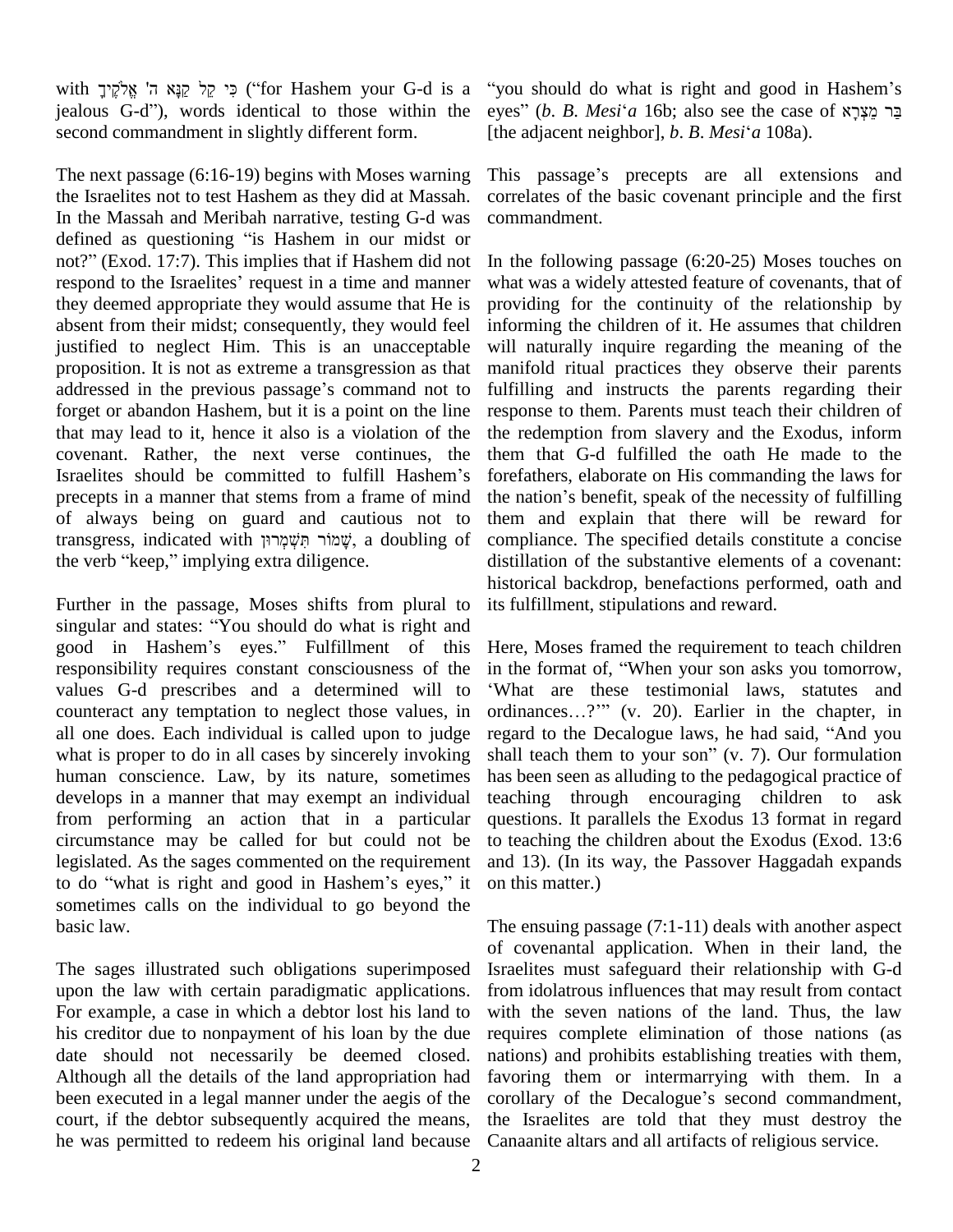Moses inserts in this passage an array of incentives and the edu Moses inserts in this passage an array of incentives and the edu<br>confidence-building statements. He recalls G-d's oath them to to the patriarchs and points out His ongoing loyalty to and for<br>it. He invokes an extensive paraphrase from the second attribut<br>commandment, namely, to be cognizant of G-d's own ef it. He invokes an extensive paraphrase from the second faithfulness to His loyal followers and their progeny them the<br>into the distant future and His strict justice for those covenant<br>שׁמֵּר הַבְּרִית וְהֵחֶסֶד (הַכְּרִית וְהַחֶּסָד torefathe into the distant future and His strict justice for those coven who reject Him. Moses' statement, שַׁמֵּר הַבְּרִית וְהַחֶסֶד<br>אָהֶבַיו וּלְשׁמְרֵי מִצְוֹתַו לְאֵלֵף דוֹר) ("who keeps the covenant and kindness to those who love Him and keep his יאהַבָּיו וּלְשׁמְרֵי מִצְוֹתָו לְאֶלֶף דוֹר ("who keeps the covenant and kindness to those who love Him and keep his In ch<br>commandments to the thousandth generation" [7:9]) is the I and kindness to those who love Him and keep his In<br>commandments to the thousandth generation" [7:9]) is the<br>parametric pecalogue s יְעֲשֶׂה הָסֶד לַאֲלָפִים לְאֹהֲבַי commandments to the thousandth generation" [7:9]) is andments to the thousandth generation" [7:9]) is the<br>ant of the Decalogue's יִעְשֶׂהָ קָסֶד לַאֲלָפִים לְאֹהֲבַי<br>יְנִישְׁמֶרֵי ("who does kindness to the thousands [of ] feel generations] to those who love Me and keep My ילְשׁמְרֵי מִצְוֹתָי ("who does kindness to the thousands [of feel generations] to those who love Me and keep My ben commandments" [5:10]). Moses terms the Israelites עֲמוּ ations] to those who love Me and keep My bene<br>nandments" [5:10]). Moses terms the Israelites  $\psi$  the v<br>("a holy nation") and reminds them that it was G-d" commandments" [5:10]). Moses terms the Israelites עֲם the w<br>קְּיָלֹוּ ("a holy nation") and reminds them that it was G-d's chosen to be a חֲגֲלָּה (a treasure), reminiscent of the their Exodus verses that introduced the covenant that employed those terms (Exod. 19:5-6). The whole passage directly revolves around the covenant and the first and second commandments.

Through all these five passages beginning with the tendency to violate G-d's commands. He reminds them *Shema*<sup>ë</sup> there is systematic forward movement in elaboration of *misvot* with virtually no repetition of basic subject matter. In accordance with their direct covenantal import these topics lend themselves to brief prompts of reward and punishment that Moses consistently inserts. In the next verse Moses begins a fuller statement of reward and punishment interlaced with moral instruction.

The following pericope (which opens *Parashat* '*Eqeb*), The following pericope (which opens *Parashat ʿEqeb*), Mose<br>begins with יְהָיָה עֵקֱב תִּשְׁמְעוּן אֶת הַמִּשְׁפָּטִים הָאֵלֶּה ('And as self-a The following pericope (which opens *Parashat 'Eqeb*), M<br>begins with הָאֲלֶה הַמְּשְׁפָּטִים הָאֲלֶה [peris] (הָיָה עֲקֶב תִּשְׁמָעוּן אֵת הַמִּשְׁפָּטִים הָאֲלֶה<br>a result of your hearkening to these ordinances" [Deut. a begins with יְהָיָה עֵקֶב תִּשְׁמְעוּן אֵת הַמִּשְׁפָּטִים הָאֵלֶּה sel a result of your hearkening to these ordinances" [Deut. ack<br>קַעֲקֶב לֹא תִּשְׁמְעוּן וְגוֹ' and concludes with עֲקֶב לֹא תִּשְׁמְעוּן וְגוֹ' (as a re of your not hearkening to the voice of Hashem your G- 7:12]) and concludes with עֲקֶב לֹא תִּשְׁמְעוּךְ וְגוֹ' (as a result com of your not hearkening to the voice of Hashem your G- com d'' [8:20]). Here, Moses presents several statements of the reward for obedience to G-d, and, in the final two d" [8:20]). Here, Moses presents several statements of reward for obedience to G-d, and, in the final two-<br>verse passage of the "envelope," a warning of retribution for abandoning Him. Throughout, the essential principles of the covenant are prominent. He retribution for abandoning Him. Throughout, the the essential principles of the covenant are prominent. He overlasts of G-d's intervention on behalf of the nation, encouraging the people to face up to their responsibilities and trust in Him. He calls upon the annuln<br>Israelites not to fear the other nations in the land that associa<br>they are soon to enter, but to remember G-d's doings in include Israelites not to fear the other nations in the land that associated with the covenant's restoration. This Egypt and to look forward to similar help from Him. They should remember His wondrous, sustaining

the educative purpose of the difficulties He subjected them to. Moses cautions them not to become haughty and forget G-d in future times of prosperity and not to attribute successful materialistic achievement to their own efforts. They should realize that G-d is providing them the wherewithal to succeed in fulfillment of His covenantal commitments that He pledged to their forefathers.

In chapter 9, Moses expands on this theme. He warns the Israelites that when G-d enables them to possess the land they should not misinterpret their success and feel personally righteous and deserving of His benefaction. Their possessing the land will be due to the wickedness of its prior inhabitants and because of G-dí<sup>s</sup> commitment to His oath to the patriarchs. On their own, the Israelites were not deserving of such beneficence.

At this point, having mentioned the Israelite's unworthiness, Moses takes the opportunity to recall their past sinful behavior and warn them about their unworthiness, Moses takes the opportunity to recall<br>their past sinful behavior and warn them about their<br>tendency to violate G-d's commands. He reminds them of several specific instances of past transgressions with the almost disastrous results that they had  $(9:6 \text{ ff.})$ . He focuses at great length on the molten calf apostasy, as it was an annulment of the covenant. He quotes the prayer he proffered on that occasion, which, among other things, invoked G-d's covenant with the patriarchs and His deep investment in the covenant with the nation.

Moses' sustained and vigorous sermonizing against self-aggrandizement and self-righteousness acknowledges the enormous threats these all-too common human characteristics pose to authentic commitment to the covenant. He engages in balancing the effect of his remarks. He encourages the people to find satisfaction and be proud of their relationship with G-d and have confidence that He will be available for them, but also strives to prevent them from becoming overly confident and haughty.

Egypt and to look forward to similar help from Him. inscription, and the construction of an ark for their They should remember His wondrous, sustaining keeping. He narrates several attached items including leadership throu After his review of the calf episode and covenant<br>annulment, in chapter 10 Moses relates of details<br>associated with the covenant's restoration. This annulment, in chapter 10 Moses relates of details includes an account of the second set of tablets, their inscription, and the construction of an ark for their keeping. He narrates several attached items including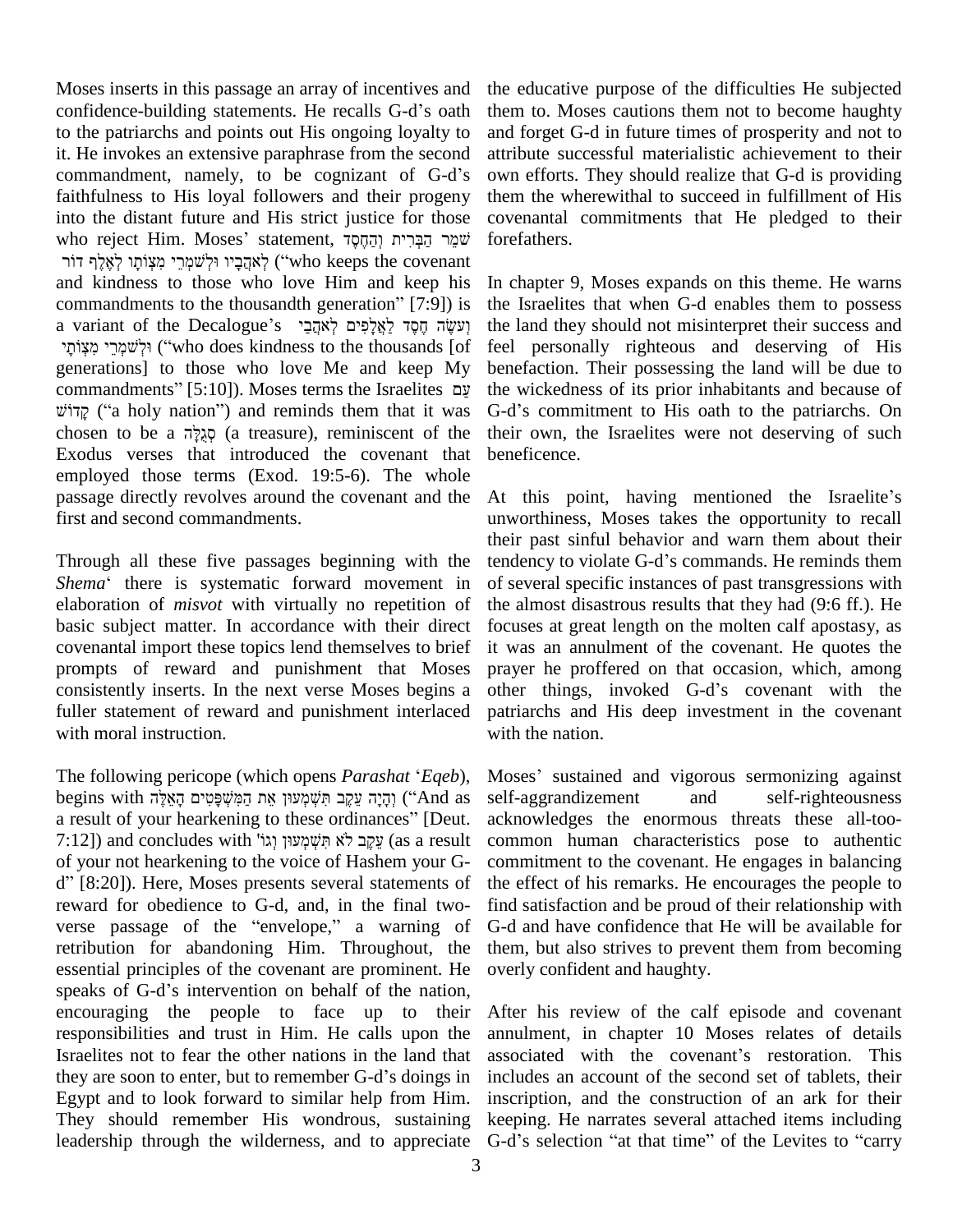the ark of the covenant of Hashem." This is viewed by for Is the ark of the covenant of Hashem." This is viewed by for Is<br>many as an allusion to the Levites' praiseworthy respone the ark of the covenant of Hashem." This is viewed by for Is<br>many as an allusion to the Levites' praiseworthy respon-<br>behavior in responding to Moses' call for men to step noncor forward to confront the calf worshipers, as described in Exodus 32. Most everything here (Deut. 10:1-11) G-d's attention is focused the whole year long. At this revolves around the covenant.

At that point, after the lengthy digression of reprimand and warning, and upon approaching the end of the *misvot* section, Moses provides a concise summary of and warning, and upon approaching the end of the Endno<br>misvot section, Moses provides a concise summary of<br>G-d's requests of Israel, the key items that he had \* Virtu mentioned before. He presents them as precepts that are eminently understandable and achievable. He introduces them with a rhetorical question to the effect that there is nothing extraordinary about them, they can be defined and encapsulated in a brief synopsis and so verse, that there is nothing extraordinary about them, they can<br>be defined and encapsulated in a brief synopsis and so ver<br>can be easily grasped and fulfilled. He declares: יָפָהָה goo be defined and encapsulated<br>can be easily grasped and f<br>מה ה' אלקיר שאל מעמר כי אם ted in a brief synopsis and so ve<br>I fulfilled. He declares: יַעֲתָּה<br>יִשְׂרָאֱל מֶה ("And now, Israel, ha what is it that Hashem your G-d asks of you? Only subject of the "he" that did the telling. It does not יִשְׂרָאֵל מָה ה' אֱלֹקֶיךָ שֹׁאֵל מֵעִמָּךְ כִּי אִם (And now, Israel, has be what is it that Hashem your G-d asks of you? Only subject this...").\* He proceeds to cite the following items: to appear revere Him, to walk in His ways, to love Him, to serve this...").\* He proceeds to cite the following items: to revere Him, to walk in His ways, to love Him, to serve Him, to observe His *misvot* and *hugot* (10:12-13). Of course, these are the essential demands of the Covenant. At the conclusion of the list he adds the course, these are the essential demands of<br>Covenant. At the conclusion of the list he add<br>thought that it is all "for your own good."

Although fulfilling the enumerated items surely a we<br>Although fulfilling the enumerated items surely expli<br>involves a great deal of dedication – "to observe His Mose Although fulfilling the enumerated items surely explicit involves a great deal of dedication – "to observe His Moses h *misvot* and *huqot*" connotes a whole code of law – 4), the o involves a great deal of dedication – "to observe His Moses had been mentioned four verses previously (v. *misvot* and *huqot*" connotes a whole code of law – 4), the only time he is mentioned in Micah. The rabbi Moses' a the general commitment and of all the details involved. Moses' formulation in that Deuteronomy 10 passage. It is אָם, "only this," nothing else, all rational and justifiable, and all for your good. justifiable, and all for your good. "to d<br>
In the succeeding verses (10:14–11:12) Moses langu

In the succeeding verses  $(10:14-11:12)$  Moses language heightens Israel's motivation to its commitment by In the succeeding verses (10:14–11:12) Moses language<br>heightens Israel's motivation to its commitment by<br>describing G-d's towering eminence, His integrity and To do His compassionate nature. Heavens and earth belong to are exemplified in Moses' description of G-d's nature Him, yet He chose the forefathers and their progeny from all the nations. He thus directs the Israelites to appreciate their status.

shows no [unlawful] favor and takes no bribe. The latter negates cultic service of all kinds that is performed with ulterior motives or improper emulate G-d to manifest *hesed*. Micah's third item, intentions. He does justice for the orphan and widow performed with ulterior motives or improper em<br>intentions. He does justice for the orphan and widow  $\overline{\gamma}$ ֲ<br>and loves the stranger: אֲת הַגֵּר ('and you shall cor intentions. He does justice for the orphan and widow קיך<br>and loves the stranger: יַבְּוֹר (and you shall continues to detail)<br>יָכִיו Moses continues to detail (דָי and loves the stranger: וַאֲהַכְהָּם אֶת הַגֵּר ("and you shall conta<br>love the stranger" [v. 19]). Moses continues to detail<br>G-d's awesome doings and extraordinary benefactions

for Israel, then returns to the nation's *misvot* responsibilities and consequences for compliance or noncompliance. He concludes this segment with a description of the promised land as one upon which G-d's attention is focused the whole year long. At this description of the promised land as one upon which point comes the יְהָיָה אָם שָׁמִעַ חִּשְׁמְעוּ passage (11:13 ff.), the topic of our coming study.

## **Endnote**

\* Virtually the identical rhetorical question employing the identical literary structure with the same words or<br>synonyms is found in Micah, the only duplicate of this<br>וּמָה ה' דוֹרֵשׁ מִמְּךָ כִּי אִם synonyms is found in Micah, the only duplicate of this (Mic. 6:8). Together with the opening clause of that verse, it translates, "He has told you, O man, what is good and what Hashem seeks of you, only this." There type of question in Scripture: וּמָה ה' דוֹרֵשׁ מִמְּךָ כִּי אִם<br>(Mic. 6:8). Together with the opening clause of that<br>verse, it translates, "He has told you, O man, what is has been much discussion concerning who is the good and what Hashem seeks of you, only this." There<br>has been much discussion concerning who is the<br>subject of the "he" that did the telling. It does not appear to be Hashem since the speaker promptly refers to Hashem in the third-person. There is no antecedent to the pronoun in the verse or in the immediately preceding three verses. Rabbi S. D. Sassoon understood the "he" to be Moses as per our Deuteronomy verse, in what may very likely have been a well-known aphorism of Moses that did not require explicit attribution. In addition, in that Micah context Moses had been mentioned four verses previously (v. 4), the only time he is mentioned in Micah. The rabbi understood Micah's message to have been based on 4), the only time he is mentioned in Micah. The rabbi Moses<sup>í</sup> formulation in that Deuteronomy <sup>10</sup> passage. understood Micah's message to have been based on<br>Moses' formulation in that Deuteronomy 10 passage.<br>The prophet's encapsulation constitutes three items: Aoses' formulation in that Deuteronomy 10 passage.<br>The prophet's encapsulation constitutes three items:<br>to do justice, love *hesed* and walk modestly with your The prophet's encapsulation constitutes three items:<br>"to do justice, love *hesed* and walk modestly with your<br>G-d," all of which may be seen to be derivatives, in the "to do justice, love *hesed* and walk modestly with your G-d," all of which may be seen to be derivatives, in the language of a different century, of Moses' list. language of a different century, of Moses' list.<br>To do justice and love *hesed (*אֲקָבַת חֶסֶד)

appreciate their status.<br>
Hashem is "G-d of gods and master of masters," who and garment" [Deut. 10:18]). Moses followed the latter To do justice and love *hesed (אֲהָבָת חֶסֶד)*<br>are exemplified in Moses' description of G-d's nature in the succeeding verses of the Deuteronomy 10 are exemplified in Moses' description of G-d's nature<br>in the succeeding verses of the Deuteronomy 10<br>עשֶׂה מִשְׁפֵּט יָתוֹם וְאֲלְמָּנָָה וְאהֵב גֵּר לְחֶת לוֹ לֶהֶם succeeding verses of the Deuteronomy 10<br>: He is עשֶׂה מִשְׁפַּט יָתוֹם וְאַלְמָנָה וְאהֵב גֵּר לְחֶת לוֹ לֶחֶם<br> יִשְׂה מִשְׁפַּט יָתוֹם וֹצוֹנוֹ (Who does [achieves] justice for the orphan and widow and loves the stranger to give him bread יִשׂמְלָה ("Who does [achieves] justice for the orphan and widow and loves the stranger to give him bread and garment" [Deut. 10:18]). Moses followed the latter and widow and loves the stranger to give him bread<br>and garment" [Deut. 10:18]). Moses followed the latter<br>statement with אֲהֲבְקָּם אֶת הֲגֶּר ('You should love the and garment" [Deut. 10:18]). Moses followed the latter<br>statement with אֲהַבְהָּם אֶת הַגֵּר<br>(You should love the stranger" [v. 19]), specifically calling on Israel to statement with יְהֵבְּרָם אֶת הַגֵּר ("You should love the stranger" [v. 19]), specifically calling on Israel to emulate G-d to manifest *hesed*. Micah's third item, er" [v. 19]), specifically calling on Israel to<br>te G-d to manifest *hesed*. Micah's third item,<br>הַצְּנֵעַ לֶכֶת עִם ("and walk modestly with your G-d") emulate G-d to manifest *hesed*. Micah's third item,<br>הַצְנֵעַ לֶכֶת עִם אֱלֹקֱיךָ ("and walk modestly with your G-d")<br>contains the לֶכֶת linkage with Moses' formulation of <mark>ְ</mark>יָעָ לֶכֶת עִם אֱלֹקֶיךָ<br>contains the י<br>לֶלֶכֶת בְּכָל דָּרָכָיו.